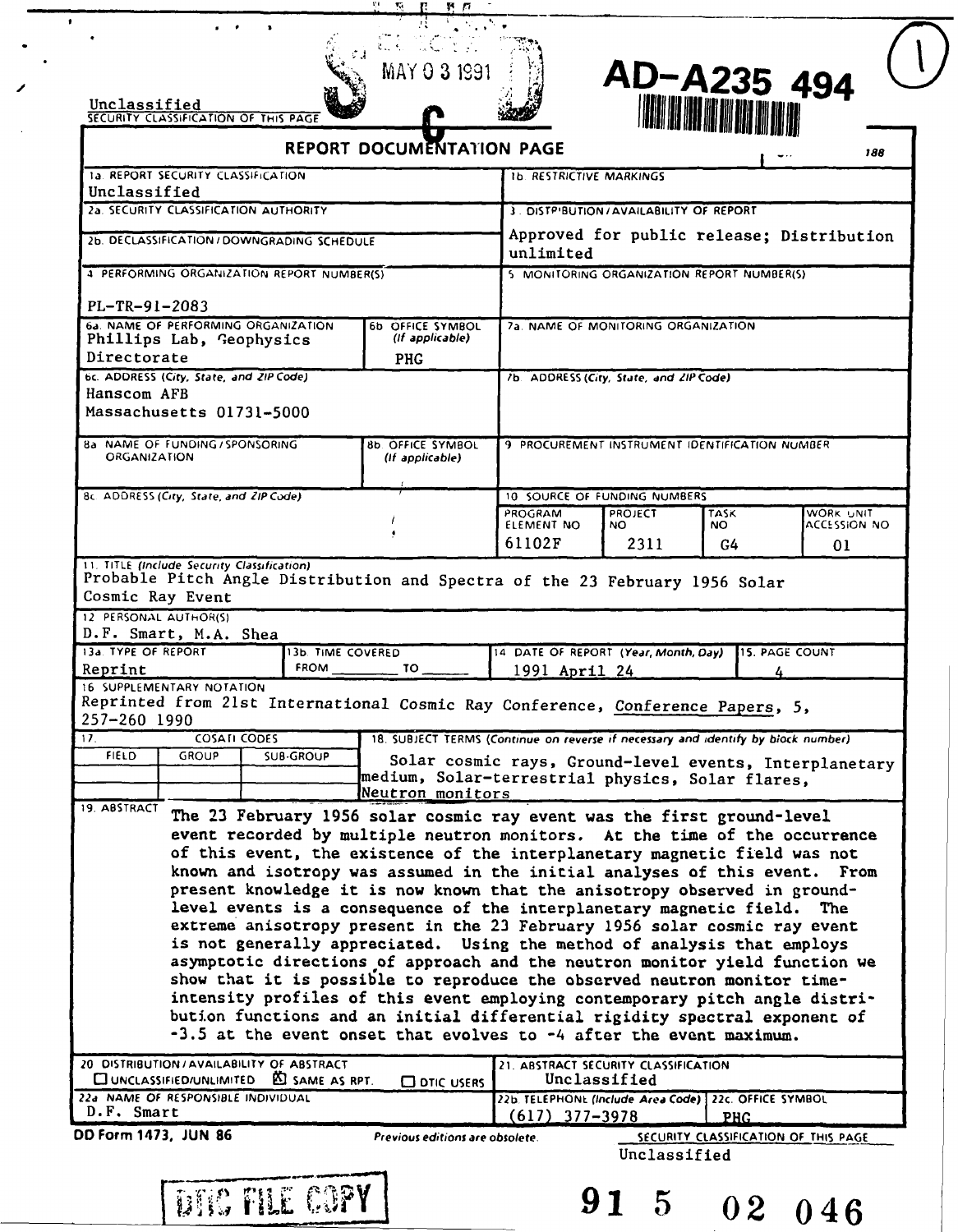| PL-TR-91-2083                                                                                   |                                               | and the company of the company of   |  |
|-------------------------------------------------------------------------------------------------|-----------------------------------------------|-------------------------------------|--|
| Reprint from 21st International Cosmic Ray Conference, Conference Papers, 5, 257-260, 1990.     | NT 1.<br>$23.1 - 270$<br><del>Justiru</del> . | $\sim 10^{11}$ keV<br>Unamiestro st |  |
| PROBABLE PITCH ANGLE DISTRIBUTION AND SPECTRA OF THE<br>23 FEBRUARY 1956 SOLAR COSMIC RAY EVENT |                                               | Distribution                        |  |
| D. F. Smart and M. A. Shea<br>$\bullet$                                                         |                                               | Availebian                          |  |
| Geophysics Laboratory, Hanscom AFB, Bedford, MA 01731 USA                                       | Dist                                          | Sp2(1)                              |  |
| Abstract                                                                                        |                                               |                                     |  |

|<br>|<br>|<br>|<br>|

The **23** February 1956 solar cosmic ray event was the first ground-level event recorded **by** multiple neutron monitors. At the time of the occurrence of this event, the existence of the interplanetary magnetic field was not known and isotropy was assumed in the initial analyses of this event. From present knowledge it is now known that the anisotropy observed in groundlevel events is a consequence of the interplanetary magnetic field. The extreme anisotropy present in the **23** February **1956** solar cosmic ray event is not generally appreciated. Using the method of analysis that employs asymptotic directions of approach and the neutron monitor yield function we show that it is possible to reproduce the observed neutron monitor timeintensity profiles of this event employing contemporary pitch angle distribution functions and an initial differential rigidity spectral exponent of **-3.5** at the event onset that evolves to -4 after the event maximum.

Background. The **23** February **1956** solar cosmic ray event (Elliot and **Gold, 1957)** was the largest ground-level event recorded **by** neutron monitors. The source of this event was a **3+** solar flare with onset at 0334 **UT** at heliographic coordinates N24, W74. The initial onset for European stations was 0342 to 0344 (+1) **UT,** and for North American stations the initial onset was **0350+1 UT** (Lust and Simpson, **1957).** The earth's geomagnetic field was very quiet prior to this ground-level event, and continued to be quiet until the solar-flare initiated shock reached the earth and caused a sudden commencement geomagnetic storm at **0307 UT** on 25 February. Based bn this information, it is reasonable to presume the interplanetary magnetic field was in a "nominal" configuration and the standard "garden hose angle" was the probable direction of maximum particle flux. For **23** February **1956** at 0345 **UT,** the garden hose angle in the plane of the ecliptic would have been at an asymptotic direction of S22<sup>0</sup>, E78<sup>0</sup>.

Early analysis assumed the incoming radiation was isotropic (Meyer **et** al., **1956)** and that the intensity variations observed by neutron monitors at various locations on the American continents could be ascribed to particle velocity dispersion in the incident solar particle flux and to the geomagnetic cutoff (then poorly known) of the various detection locations. The spectral analysis based on these assumptions (Meyer **et** al., **1956)** and the use of the impact zones derived by Frior (1954) resulted in very steep spectra having a spectral exponent of **-6** to **-7.** An analysis **by** Pfotzer **(1958)** based on an interpretation of data recorded in Europe derived a much harder spectra with a slope of -4.

Data. The relativistic solar particle increase on **23** February **1956** had a very impulsive onset as evidenced **by** the Leeds, England time-intensity profile which increases from background to a maximum of about 4500 percent

 $\mathbf{1}$ 

**91** 5 02 046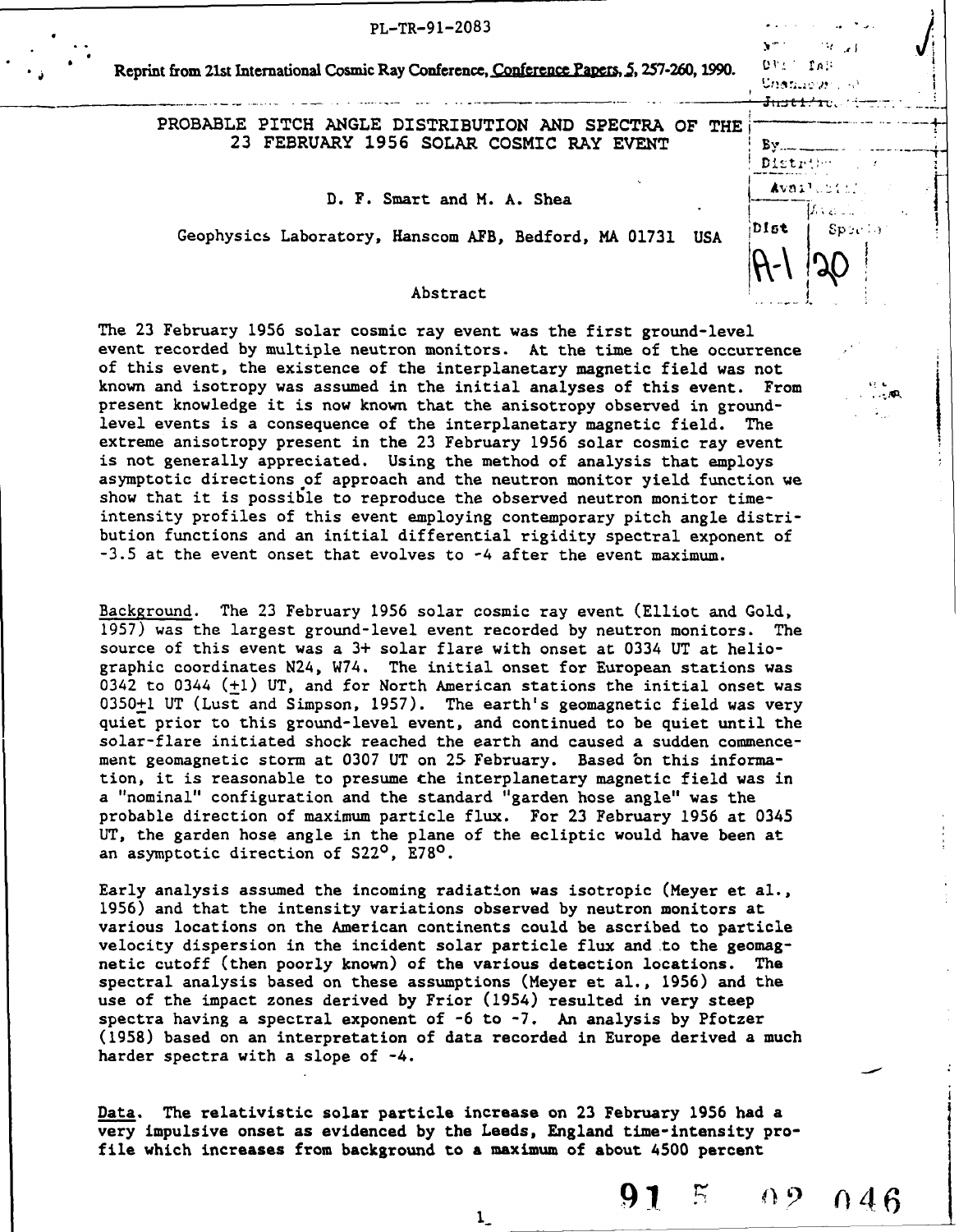## within the first 15-minute interval. The time-intensity profiles for four "sea-level" neutron monitors are shown in Figure **1.** There was a persistent anisotropy present in the relativistic proton flux during the entire event. In retrospect, this anisotropy seems similar to that observed in the more recent 7 May **1978** ground-level event (Smart et al., **1979;** Debrunner and Lockwood, **1979,** 1980, Shea and Smart, 1982).

Method of Analysis. There is a unique set of values for parameters defining the solar proton differential rigidity spectrum, anisotropy, and apparent source direction near the earth that, when transmitted through the asymptotic cone of acceptance for each neutron monitor and through the neutron monitor specific yield function, will generate the observed increase for any location on the earth. We have used an exponential form to describe the pitch angle distribution based on a simplification **of** the work of Beeck and Wibberanz (1986). We have found that this form is clearly superior to the Gaussian pitch angle distribution used in earlier work (Smart et al., 1971, 1979; Shea and Smart, **1982).**

Results. We can model the entire event and obtain a reasonable fit to the observed neutron monitor data by utilizing an anisotropic solar particle flux propagating through interplanetary space along the classic Archimedean spiral path to the earth and then propagating through the asymptotic cones of acceptance to the various locations on the earth's surface where cosmic ray stations were located. A solar particle flux source direction along the classic Archimedean spiral path is the only satisfactory position; no other source position gives a proper fit to the data.

We have ascertained that the spectra cannot be a simple power law in rigidity. A spectral form of a simple power law in rigidity calculated too large an increase at Huancayo and Mexico City. Our model spectra gradually increased in slope with increasing rigidity. Our model spectra for the maximum phase of this event in units of  $(cm^2 \sec \sec \theta V)^{-1}$  is 500  $R^{-1}$ . For the initial burst of particles arriving at the earth, the slope of our model differential rigidity spectrum exponent is **-3.5** between **I** and 2 GV with the magnitude of the slope increasing by about 0.3 per GV. Later this evolves to a differential rigidity spectra exponent of -4 between **1** and 2 GV with the magnitude of the spectral slope increasing by about 0.4 per GV.

The anisotropic pitch angle distribution of the particles in interplanetary space before they interact with the earth's magnetic field is represented by the exponential form originally derived by Beeck and Wibberanz (1986). We found it necessary to model a very anisotropic pitch angle distribution about the interplanetary magnetic field direction. These pitch angle distributions are illustrated in Figure 2. In this figure  $\langle u \rangle$  is a constant describing the "average" anisotropy. During the initial event onset the particle distribution was very anisotropic</u>,  $\langle u \rangle = 0.25$ , the anisotropy widened to  $\langle u \rangle = 0.5$  by 0430 UT, and then gradually widened to  $\langle u \rangle = 1.0$ later in the event.

Discussion. In this analysis, we have found that the anisotropy of the flux distribution in space results in a mean response rigidity at many stations that is very different from the geomagnetic cutoff rigidity. We attempt to illustrate this in Table 1 by the information in the right

## **SH 3.2-22**

 $\ddot{\ddot{\phantom{}}\phantom{}}$ 

2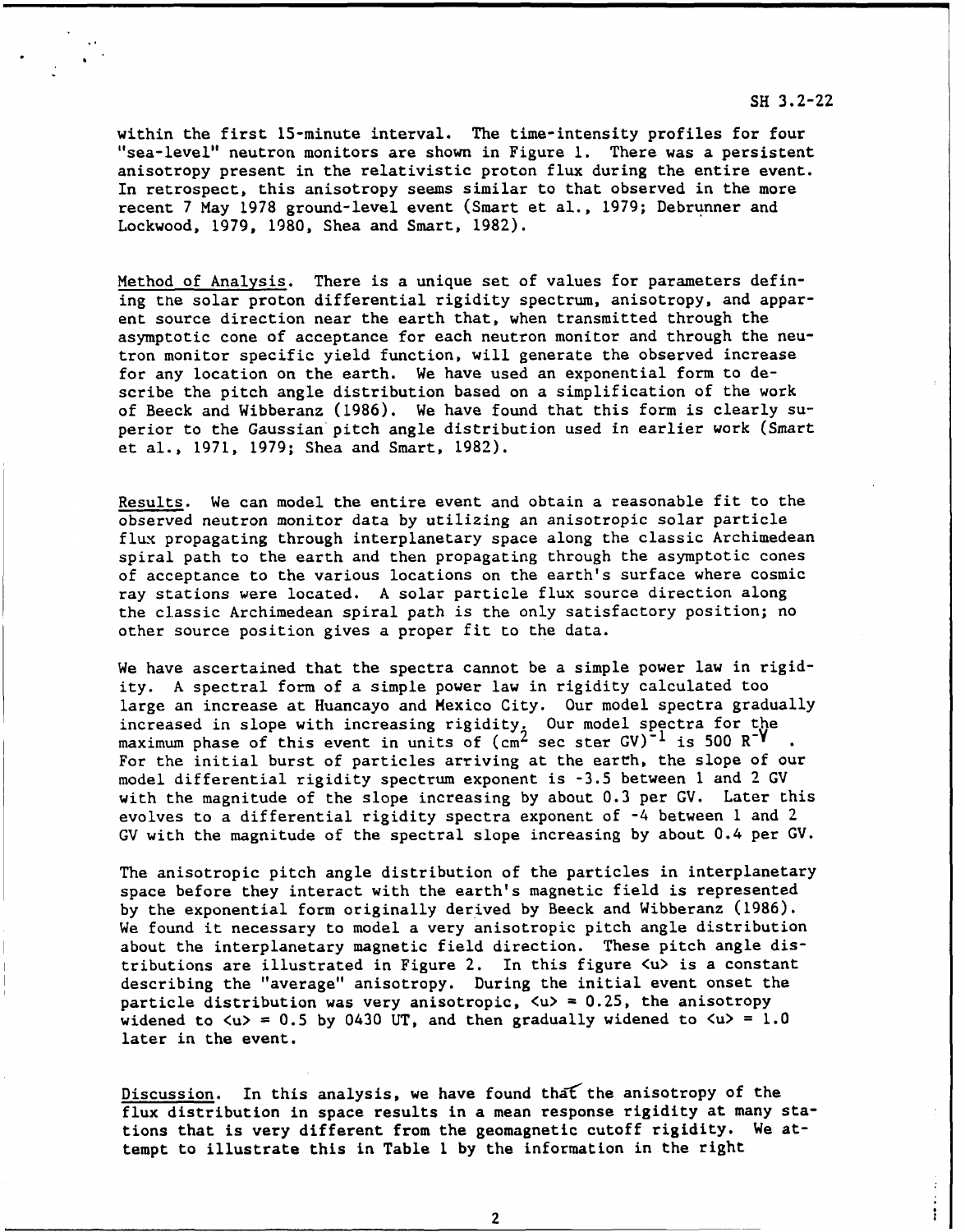columns. Here we have summarized the response at each station during the intensity maximum **by** listing the rigidity (and associated pitch angle) value **by** which **50%** and **75%** of the total response has occurred. The Leeds neutron monitor's asymptotic cone of acceptance is directly viewing the anisotropic interplanetary flux at small pitch angles and has the largest observed increase. Note that this station is also responding to particles far above its geomagnetic cutoff. During the maximum of this event, the response of the Leeds neutron monitor near geomagnetic cutoff is quite small because at the rigidities near cutoff, the pitch angles are large and the corresponding flux at those large pitch angles is small (see Figure 2).

|                        |                                             | Epoch<br>1955 | maximum<br>percent | $50 \, 7$<br>response               |           | 75%<br>response |  |
|------------------------|---------------------------------------------|---------------|--------------------|-------------------------------------|-----------|-----------------|--|
| Station                | <u>Alt</u> .<br>$\overline{(\mathfrak{m})}$ | Cutoff<br>GV  | increase           | <u>Rig</u><br>$\alpha$<br>GV<br>deg | Rig<br>GV | <u>ے</u><br>deg |  |
| Albuquerque            | 1575                                        | 4.47          | 1236               | -50<br>5.3                          | 4.9       | 49              |  |
| Chicago                | 200                                         | 1.72          | 1976               | 2.5<br>50                           | 2.2       | 41              |  |
| Climax                 | 3400                                        | 3.03          | 2467               | 3.8<br>56                           | 3.5       | 49              |  |
| Huancayo               | 3400                                        | 13.59         | 26                 | 33<br>15.                           | 14.5      | 36              |  |
| Leeds                  | 100                                         | 2.20          | 4581               | 12<br>4.5                           | 3.7       | 25              |  |
| Mexico City            | 2274                                        | 9.53          | 115                | 11.5<br>45                          | 10.6      | 60              |  |
| Ottawa                 | 101                                         | 1.08          | 2716               | 51<br>1.9                           | 1.6       | 35              |  |
| Sacramento Peak        | 2987                                        | 4.98          | 492                | 50<br>5.8                           | 5.5       | 47              |  |
| Wellington (USS Arneb) | 0                                           | 3.42          | 575                | 63<br>3.9                           | 3.8       | 70              |  |

Table **1.** Stations, Maximum Observed Increase and Response to Maximum Flux.

We interpret the relative behavior of the various time-intensity profiles shown in Figure 1 in the following manner. As the initial very anisotropic coherent pulse of particles arrived along the Archimedean spiral path, the neutron monitor (Leeds) whose asymptotic cone of acceptance viewed in this direction observed the particle flux at small pitch angles and also observed the largest increase. (See the time-intensity profile in Figure **1** between 0345 and 0400 UT.) As the pitch angle distribution widened, those stations whose asymptotic cones passed through the Archimedean spiral path at larger (approximately **500)** pitch angles then observed their maximum flux (in this case Ottawa and Chicago), and then finally as the pitch angle distribution continued to evolve and widen, those stations whose asymptotic cones passed through the Archimedean spiral path at large angles observed the flux at large pitch angle (USS Arneb). Of the stations listed in Table **1,** only the neutron monitor on the **USS** Arneb (anchored in Wellington harbor at the time of this event) has a primary response near its geomagnetic cutoff. As the pitch angle distribution of the particles widened, the stations whose asymptotic cone of acceptance passed through the Archimedean spiral path and detected particles at similar pitch angles have relative increases that are organized by the cutoff rigidity of the station as indicated by the relative increases of Ottawa, Chicago and Leeds (heavy line) after 0430 UT.)

**-3**